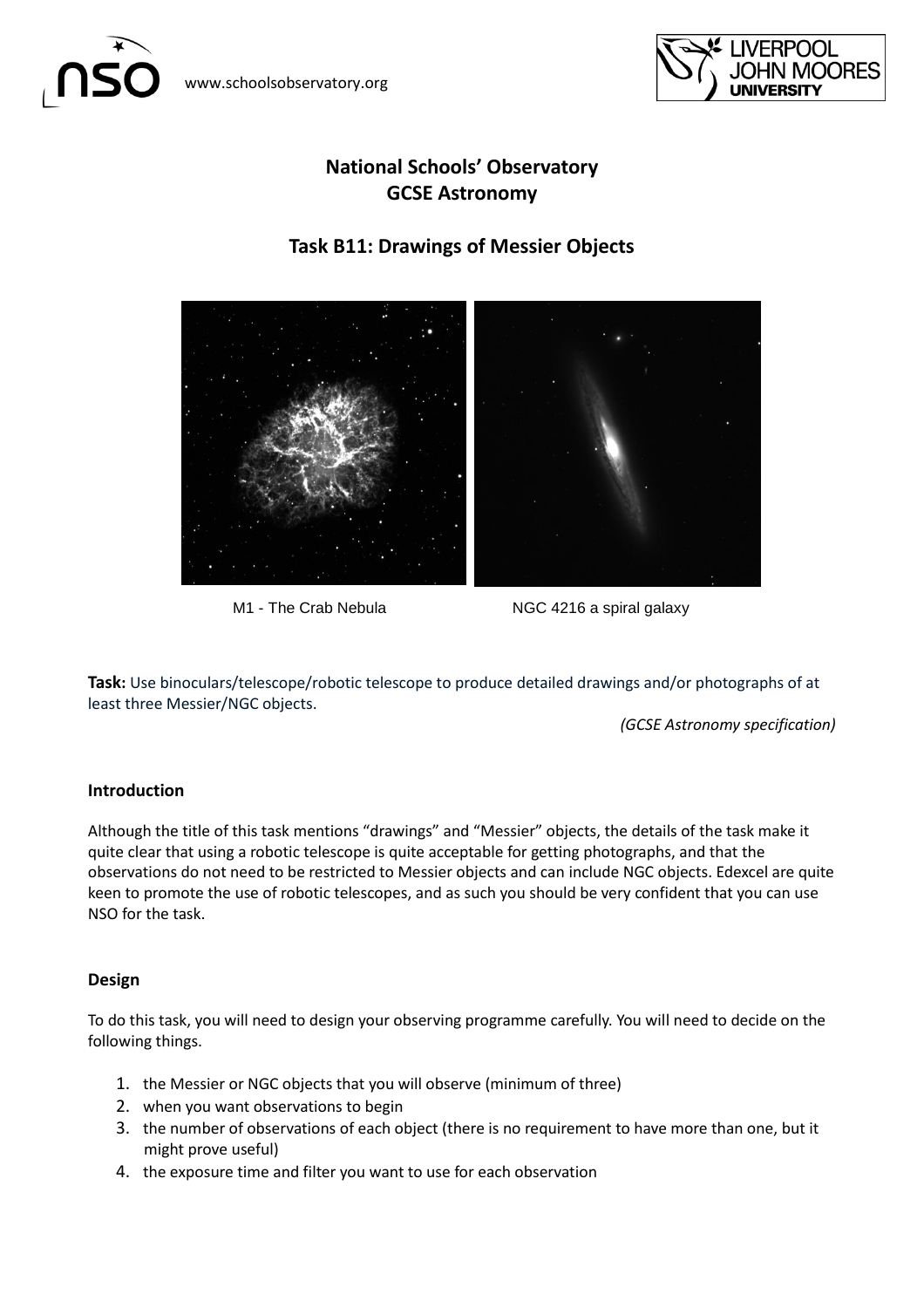### **Observation**

Once your observations have been completed you will need to download them and process them with suitable software. LTImage is very suitable for this kind of image processing, but you could also use other software if you have it. Other software might include Photoshop with the FITS Liberator plugin, or SalsaJ/ImageJ amongst others.

Careful processing of the image to ensure as much detail as possible is obtained from the observations is very important for when you do the analysis of your image. You can find information elsewhere on the NSO website about how to use LTImage for image processing.

For each of your images full details of the observing conditions are available from the page you download your image from on the NSO website. You should document the following details for each of your observations:

- date and time
- telescope and instrument used
- observing site (precise location)
- weather conditions at the observing site
- filter and exposure time

### **Analysis**

Although deciding on the objects you will observe and then processing the observations to bring out detail is very important, it is also important that you comment on what can be seen in the images. Some kind of labeling system to identify features in your images would be useful, and you might choose to comment on things that are specific to that object, or that are typical of the kind of objects your images represent. For example, an image of a galaxy such as the one above (NGC 4216), also includes stars that are not part of that galaxy. M1 (above) is a supernova remnant and the star that created this nebula is visible in the image. These are things that are significant that you could point out in your images.

If you do not want to draw on your images, you could produce some kind of overlay that shows the various features, that is attached to each image.

#### **Evaluation**

It is more difficult to evaluate an investigation that does not have much in the way of numerical data. This is because evaluation normally requires you to comment on the accuracy of data obtained.

Things to look out for that you could comment on are:

- Quality of the obtained images
- Accuracy of the pointing of the telescopes
- The quality of the objects you selected (i.e. you might now think that you could have chosen better objects)
- Whether you chose appropriate filter and exposure times for your objects